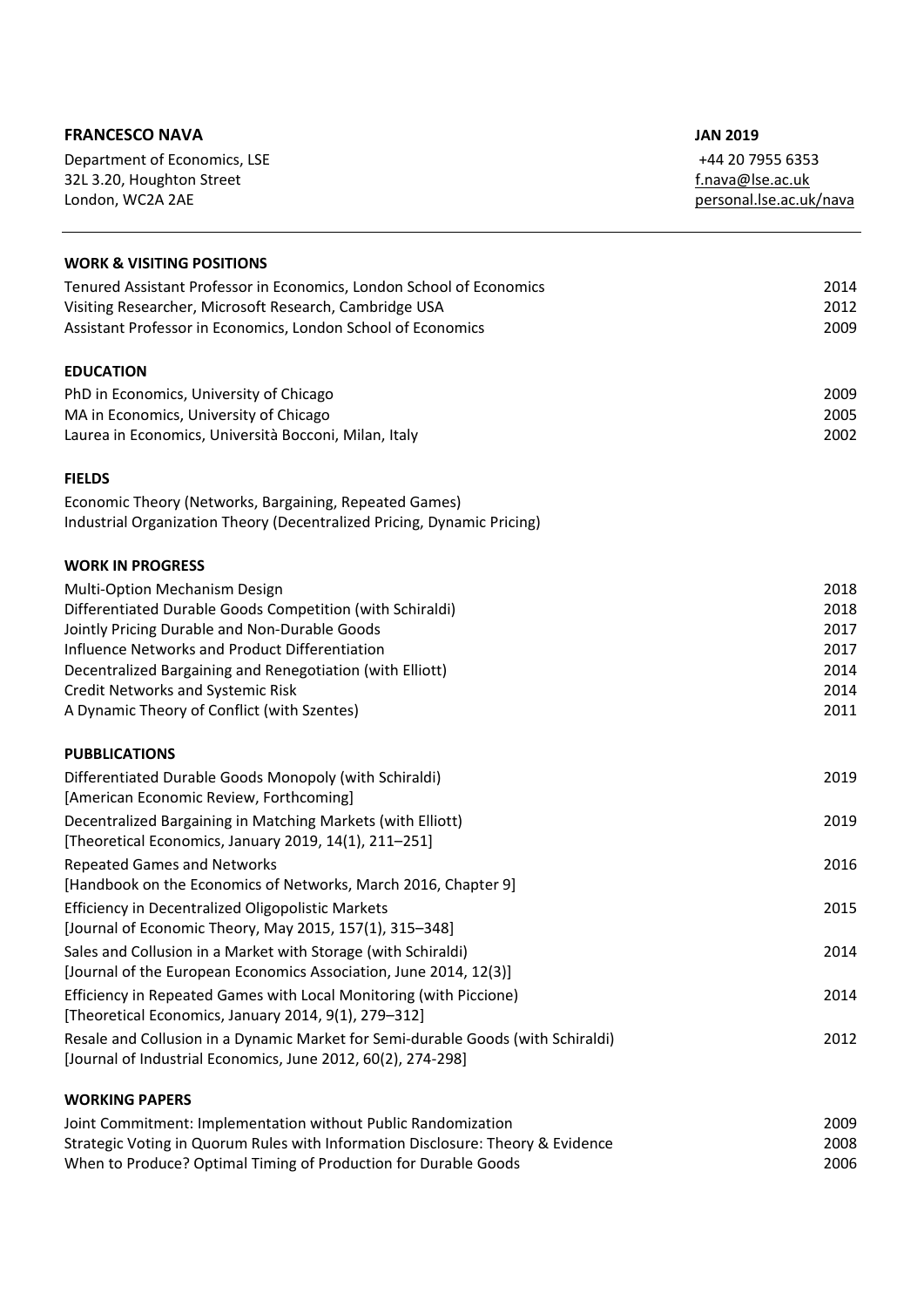## **SELECTED TALKS**

| East Anglia, LBS                                                                                      | 2019 |
|-------------------------------------------------------------------------------------------------------|------|
| ICEF-HSE, Insitut Henri Poincare (Paris), LSE, Bocconi, LSE-UCL Theory Workshop                       | 2018 |
| PSE (Roy Seminar), Cambridge, Bonn, Humboldt-DIW, CREST (Paris), Oxford (Nuffield)                    | 2017 |
| Oslo, Economic Design and Institutions Brussels, Networks Workshop Queen Mary, CEPR Applied IO        | 2016 |
| ESESM Geneva, Networks Meeting Aix-Marseille, Oxford (Economics), Manchester, Southampton             | 2016 |
| Hamburg, Wallis Conference, Universidad de Chile, Caltech, Barcelona GSE, LSE (Math), LSE (Economics) | 2015 |
| McGill, UCL, Cambridge (INET), LSE (SRC)                                                              | 2014 |
| Tinbergen Institute, Marseille, SAET Paris, Bristol, EUI, Padova                                      | 2013 |
| Warwick, Tel Aviv, Microsoft Research US, Queen Mary University, Naples                               | 2012 |
| LSE, UCL, Carlo Alberto, Brescia, Essex                                                               | 2011 |
| MIT-Harvard, Wisconsin Madison, Oxford (Nuffield), Essex, Leicester                                   | 2010 |
| Microsoft Research UK, Stony Brook (Game Theory Festival), Cambridge                                  | 2010 |
| UC Santa Barbara, Caltech, Boston University, UBC, Virginia Tech, LSE, UCL, Bocconi                   | 2009 |
| Pompeo Favra, Universidad Autonoma, Maastricht, Bank of Italy, Royal Holloway, Cardiff                | 2009 |
| University of Chicago, ESESM (Bocconi), ESNASM (CMU)                                                  | 2008 |
| University of Chicago                                                                                 | 2007 |

### **REFEREE**

Econometrica, American Economic Review, Journal of Political Economy, Review of Economic Studies, Quarterly Journal of Economics, Journal of Economic Theory, Theoretical Economics, Games & Economic Behavior, AER Insights, AEJ: Microeconomics, Rand Journal of Economics, Journal of the European Economics Association, International Economic Review, Journal of Public Economics, International Journal of Game Theory, Journal of Mathematical Economics, Economic Theory, Economic Journal, Review of Economic Design, Operation Research, Journal of Economic Behavior & Organizations, Journal of Industrial Economics, Operations Research Letters, Journal of Conflict Resolution, Economica, BE Journal of Theoretical Economics, Mathematics of Operations Research, WINE, ESRC, NSF, British Academy.

# **CONFERENCE & SEMINAR ORGANIZATION**

| European Association for Research in Industrial Economics AC – Program Committee | 2017/19 |
|----------------------------------------------------------------------------------|---------|
| European Economic Association SM - Program Committee                             | 2017/18 |
| Econometric Society ESM – Program Committee                                      | 2015/17 |
| LSE STICERD – Co-Organizer of the Economic Theory Seminar                        | 2009/14 |
| Royal Economic Society – Program Committee                                       | 2011/14 |
| LSE Economics – Organizer of Economic Theory Reading Group                       | 2009/12 |

| <b>COURSES LECTURED</b>        |       |    |                 |            |         |
|--------------------------------|-------|----|-----------------|------------|---------|
| <b>Microeconomics</b>          | EC411 | МT | <b>LSE</b>      | <b>MSc</b> | 2012/19 |
| <b>Math for Microeconomics</b> | EC400 | МT | <b>LSE</b>      | <b>MSc</b> | 2011/19 |
| <b>Economic Theory</b>         | EC319 | МT | <b>LSE</b>      | <b>BSc</b> | 2013/19 |
| Microeconomic Principles       | EC201 | ST | <b>LSE</b>      | <b>BSc</b> | 2010/19 |
| Economics B                    | EC102 | МT | <b>LSE</b>      | <b>MSc</b> | 2017/18 |
| Microeconomic Principles II    | EC202 | LT | <b>LSE</b>      | <b>BSc</b> | 2010/13 |
| <b>Mathematical Economics</b>  | EC319 | LT | <b>LSE</b>      | <b>BSc</b> | 2010/12 |
| <b>Auction Theory</b>          | EC208 | SТ | <b>UChicago</b> | BA         | 2008/09 |